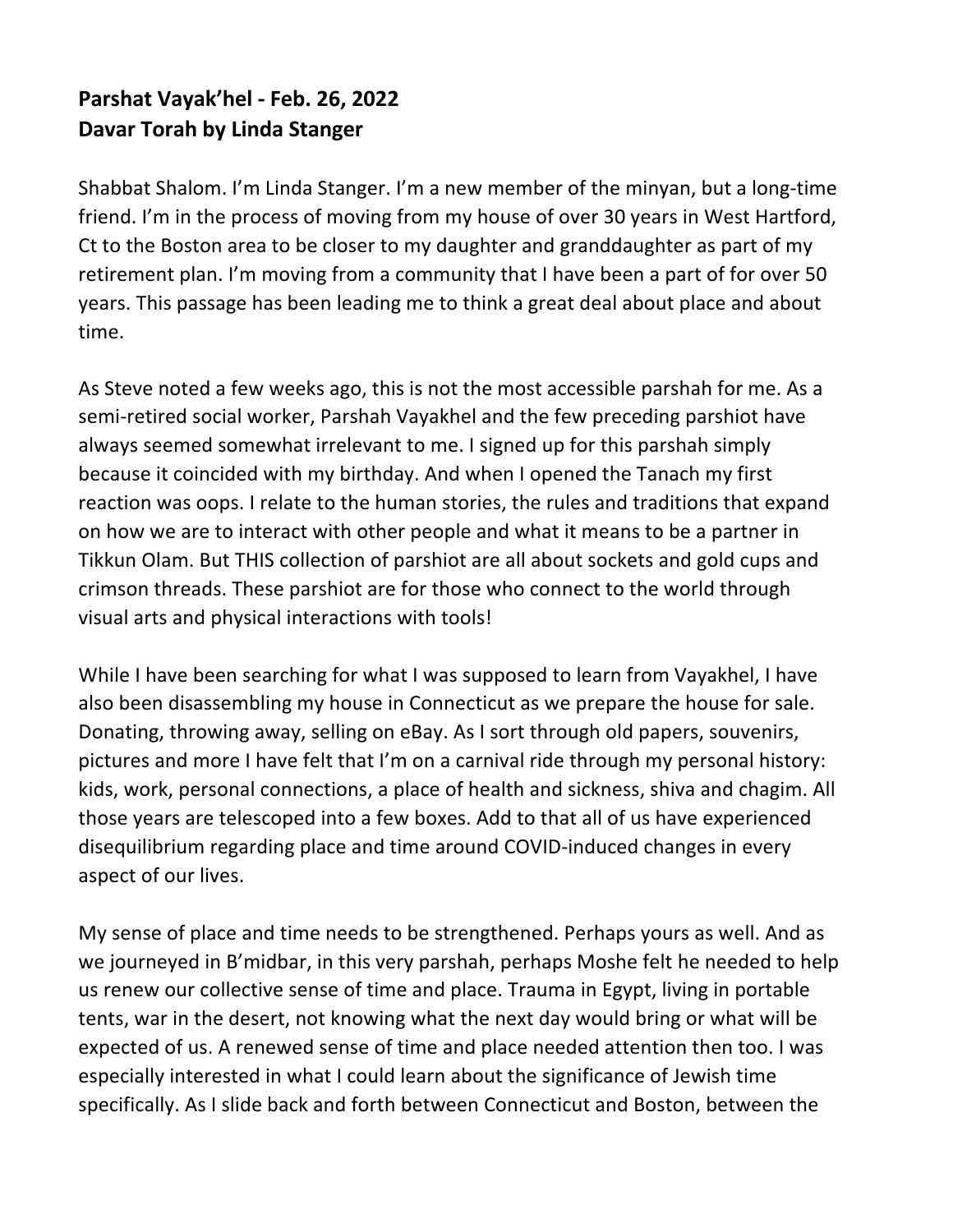past and the future, what does Jewish wisdom offer me to keep me from falling into an abyss of confusion.

I asked my friend and teacher Rabbi Peretz Rodman. Whom many of you know, to translate the name of the parshah, Vayakhel. He told me that the root of Vayakel is the same as that of kehila.

"Moshe convoked the whole Israelite community" (Hebrew)

Peretz asks, "If 'the people' are already an edah, what does Moshe need to do - or think he needs to do - to make them a kehila?"

This question helped guide me through the rest of the material as I searched for a deeper understanding of Jewish time.

In March of 2020, as the pandemic began to descend upon the entire world, Rabbi Jonathan Sacks, of blessed memory, delivered a d'var Torah on a livestream address. He wanted to address those of us experiencing the first Shabbat when many synagogues would be closed due to Covid. It happened to be the Shabbat of Vayakhel. He acknowledges how disorienting this situation is, how frightening, how sad. Then, From the Talmud, he shares this story.

Talmud Berakhot 7b:27, translation by Sefaria

"As a prelude to another of the statements by Rabbi Yohanan in the name of Rabbi Shimon be Yohai, the Gemara relates the following incident. Rabbi Yitzhak said to Rav Nachman: Why did the Master not come to the synagogue to pray? Rav Nahman said to him: I was weak and unable to come. Rabbi Yitzhak said to him: Let the Master gather 10 individuals, a minyan, at your home and pray. Rav Nachman said to him. It is difficult for me to impose upon the members of the community to come to my home to pray with me (Sefer Mitzvot Gadol). Rabbi Yitchak suggested another option: The master should tell the congregation to send a messenger when the congregation is praying so you may pray at the same time. "

In other words, its suggested that even if we cannot share the same SPACE, by putting ourselves at the same TIME, our prayers will be meaningful.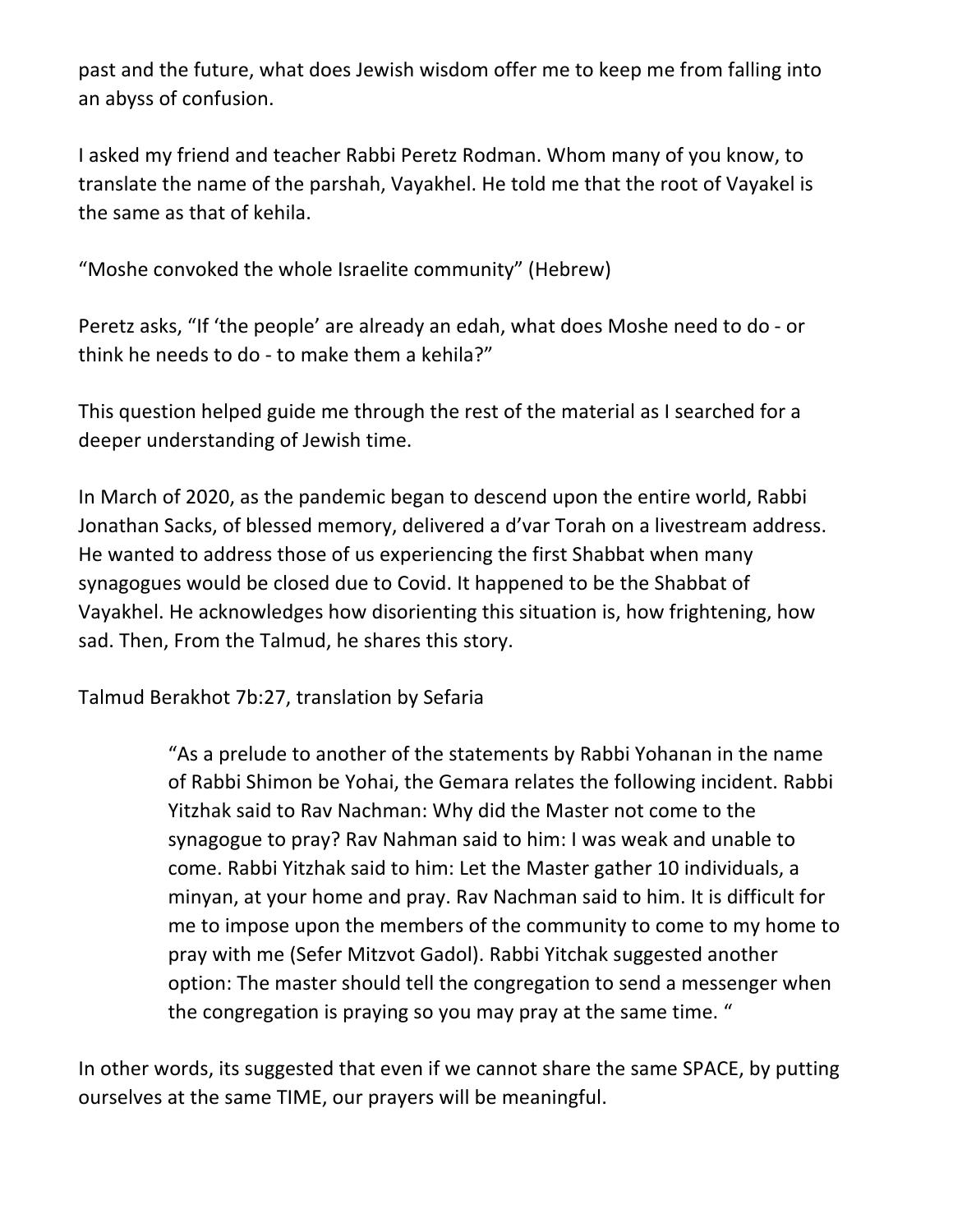Rabbi Sacks points out that although Parshah Vayakhel is about sockets and fabrics, Moshe begins with Shabbat. In instructing the edah, Moshe begins by saying,

"These are the things that the LORD has commanded you to do: On six days work may be done, but on the seventh day you shall have a Sabbath of complete rest, holy to the Lord."

Only then does Moshe continue with instructions regarding donations of materials for the mishkan and what to do with them. In other words, observing Shabbat is the FIRST STEP even before this important task of building the mishkan.

Rashi explores the structure of the opening lines of the Parshah as follows. To paraphrase Rashi says,

while we are being given the gift of instructions on building a sanctuary, we are in fact being given a second gift. One is instructions on how sacred space and the other is instructions on sacred time.

Not one sanctuary but two, one in space, one in time. History can attest to the fact that if the physical sanctuary doesn't hold up, by keeping shabbat, sacred time, less ephemeral than a physical space, we can sustain ourselves. That is even if sacred space is lost, we can still maintain our kehilah through maintaining sacred time. Hence the Rabbis put value on davening at the same time, even if they could not be in the same place.

When I light Shabbat candles on a Friday night whether alone or with a large crowd, I have a vision of candles being lit across the world in a wave as each time zone begins the 25 hours of Shabbat. And I also have a vision of the centuries of Jews that have done so before me and will do so in the future. I feel connected both horizontally and vertically if you will.

To broaden the idea a bit, whenever we place ourselves and our daily lives in Jewish time, be it Shabbat, life cycle events like birth, marriage, and death we connect historically, geographically, metaphorically, as a kahal. Even during the pandemic, we have found ways to be together even if it is just knowing that our community is doing the same thing at the same time even if we are not in the same place. Zoom Sederim, Shivas, brit milahs, livestream options for study and for prayer. Or just knowing that